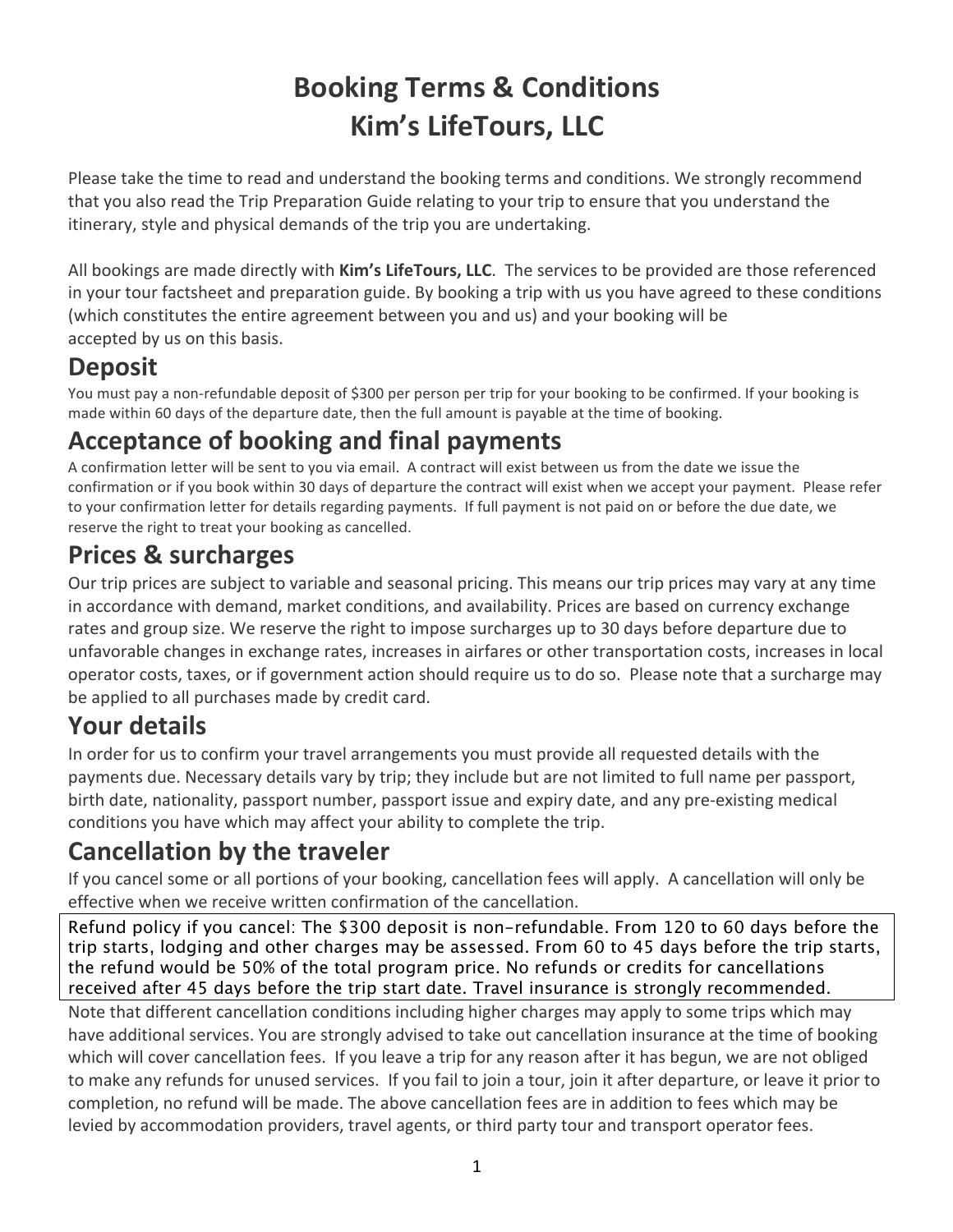## **Cancellation by us**

We may cancel a trip at any time up to 90 days before departure due to low enrollment. We may cancel a trip at any time prior to departure if, due to terrorism, natural disasters, political instability, or other external events it is not viable for us to operate the planned itinerary. If we cancel your trip, you can transfer amounts paid to an alternate trip or departure date or receive a full refund. In circumstances where the cancellation is due to external events outside our reasonable control, refunds will be less any unrecoverable costs. We are not responsible for any incidental expenses that you may have incurred as a result of your booking including but not limited to visas, vaccinations, travel insurance excess or nonrefundable flights.

#### **Inclusions**

The land price of your trip includes:

- All accommodation as listed on the trip factsheet
- All ground transport listed on the factsheet
- Sightseeing and meals as listed on the factsheet
- The services of a group leader as described on the factsheet
- Other services specific to a certain trip as described on the factsheet

### **Exclusions**

The land price of your trip does not include:

- International or internal flights unless specified
- Airport transfers, taxes, and excess baggage charges unless specified
- Meals other than those specified on the factsheet
- Visa and passport fees
- Travel insurance
- Optional activities and all personal expenses

#### **Age requirements**

For most of our trips, the minimum age is 18 at the time of travel. All travelers under the age of 18 must be accompanied by a legal guardian, or in lieu of a legal guardian, by an escort over the age of 18, appointed by their legal guardian.

#### **Passport and visas**

You must carry a valid passport for international travel, and have obtained all of the appropriate visas, permits, and certificates for the countries which you will visit during your trip. Your passport must be valid for 6 months beyond the duration of the trip. It is your responsibility to ensure that you are in possession of the correct visas, permits and certificates for your trip. We are not responsible if you are refused entry to a country because you lack the correct passport, visa or other travel documentation.

#### **Travel insurance**

Travel insurance is strongly suggested and should be taken out at the time of booking. It should provide cover against personal accident, death, medical expenses, and emergency repatriation. We also strongly recommend it covers cancellation, curtailment, personal liability and loss of luggage and personal effects.

#### **Flexibility**

The nature of this type of travel requires considerable flexibility and you should allow for alternatives. The itinerary provided for each trip is representative of the types of activities planned, but it is understood that the route, schedules, itineraries, amenities, and mode of transport may be subject to alteration without prior notice due to local circumstances or events.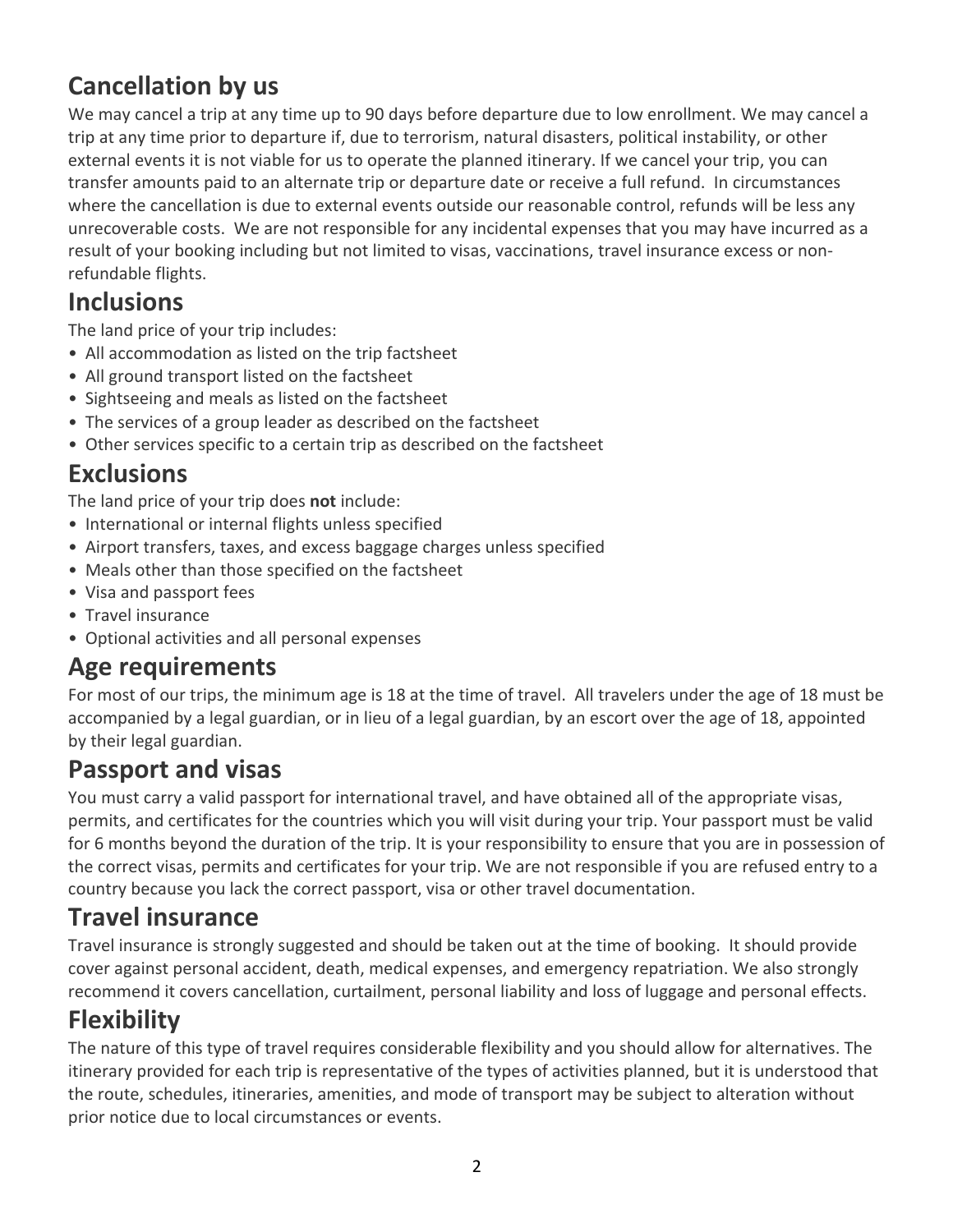## **Change of itinerary**

We endeavor to operate all trips as described, however we reserve the right to change the itinerary due to local circumstances or events outside of our control in order to ensure the safety of our participants. We will inform you as soon as reasonably possible whenever changes are made. Please note we are not responsible for any incidental expenses that may be incurred as a result of the emergency change of itinerary such as visas, vaccinations, or non-refundable flights.

#### **Authority on tour**

The decision of the group leader is final on all matters likely to affect the safety or well-being of any traveler or staff member participating in the trip. If you fail to comply with a decision made by a group leader, or interfere with the well-being or mobility of the group, the group leader may direct you to leave the trip immediately, with no right of refund. You must comply with the laws, customs, foreign exchange, and drug regulations of countries visited.

### **Acceptance of risk**

You acknowledge that the nature of the trip is adventurous and participation involves a degree of personal risk. You will be visiting places where the political, cultural and geographical attributes may present dangers and physical challenges. We use information from government foreign departments and reports from our own contacts in assessing whether the itinerary should operate; however, it is also your own responsibility to acquaint yourself with all relevant travel information and the nature of your itinerary. You acknowledge that your decision to travel is made in light of consideration of this information and you accept that you are aware of the personal risks attendant upon such travel.

## **Limitation of liability**

a. We will accept liability for the negligence of our staff or agents causing death or physical injury to persons or loss or damage to personal property only to the extent it is obliged under the applicable law. Our obligations, and those of our suppliers providing any service or facility included in your trip, are to take reasonable skill and care to arrange for the provision of such services and facilities. This acceptance of liability is subject to clause c. below.

b. In other circumstances we are responsible to you for the proper performance of this contract. This acceptance of liability is subject to clause c. below.

c. we shall not be liable for any damage or loss if the failure to carry out the contract is:

- attributable to you.
- attributable to a third party unconnected with the provision of the services contracted for and the event is unforeseeable or unavoidable.
- due to unforeseen and unusual circumstances beyond our control, the consequences of which could not have been avoided even if all due care had to be exercised.
- due to political disputes, border closures, refusal of visas, industrial action, climate or other matters of a similar nature and any other *force majeure*.
- due to an event which the company, even with all due care, could not foresee or forestall.

d. Except in cases involving death, injury or illness, any liability covered under clause b. above is limited to 3 times the price paid. In the case of damaged property, the liability is limited to a maximum amount equal to the amount paid by or on behalf of the owner of the property. In all cases the company specifically excludes all liability for indirect or consequential loss or expense including loss of profits and in all cases our liability will be limited in accordance with and/or in an identical manner to the contractual terms of the companies that provide the transportation for your travel arrangements.

e. Where your trip arrangements involve travel by air, rail or sea, or hotel accommodation, the compensation is limited by the following international conventions respectively: Warsaw Convention as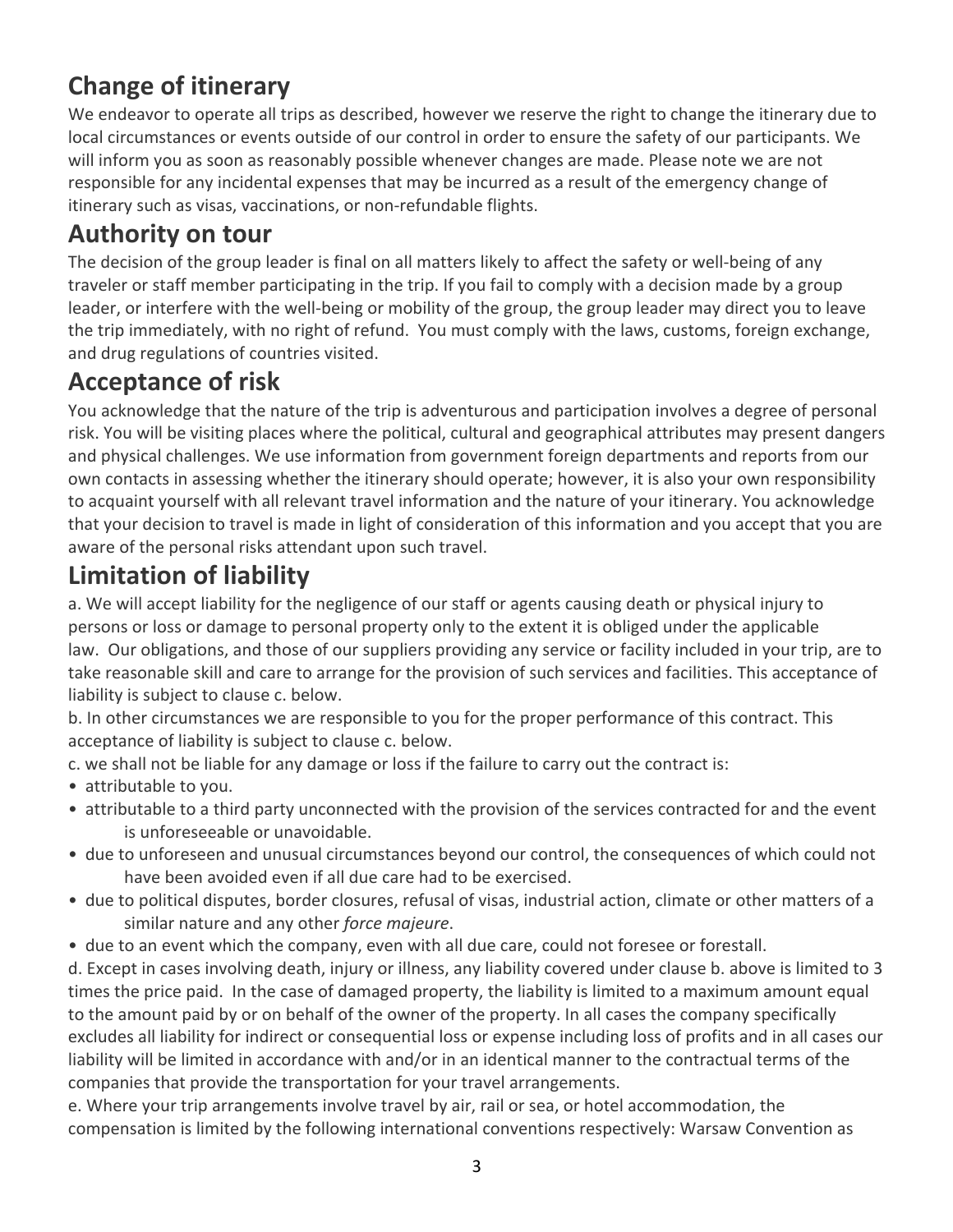amended 1955, Bern Convention 1961, Athens Convention 1974 and Paris Convention 1962. We are to be regarded as having all benefit of any limitation of right to claim or compensation contained in these or any conventions.

f. our acceptance of liability in clauses a and b above is subject to assignment by you of your rights against any agent, supplier or sub-contractor which is in any way responsible for the unsatisfactory arrangements or your death or personal injury.

#### **Flight Notice, Flight Information and EU Blacklist**

This is a notice required by European Community Regulation (EC) No.889/2002.This notice cannot be used as a basis for a claim for compensation, nor to interpret the provisions of the Regulation or the Montréal Convention, and it does not form part of the contract between the carrier(s), us and you, nor part of a claim. No representation is made by the carrier(s) or us as to the accuracy of the contents of this notice. Air carrier liability for passengers and their baggage:

This information notice summarizes the liability rules applied by Community air carriers as required by Community legislation and the Montréal Convention.

Compensation in the case of death or injury: There are no financial limits to the liability for passenger injury or death. For damages up to approximately  $£80,000$  / $£120,000/$ USD \$130,000 the air carrier cannot contest claims for compensation. Above that amount, the air carrier can defend itself against a claim by proving that it was not negligent or otherwise at fault.

Advance payments: If a passenger is killed or injured, the air carrier must make an advance payment, to cover immediate economic needs, within 15 days from the identification of the person entitled to compensation. In the event of death, this advance payment shall not be approximately £13,000 /€19,300/USD\$20,000.

Passenger delays: In case of passenger delay, the air carrier is liable for damage unless it took all reasonable measures to avoid the damage or it was impossible to take such measures. The liability for passenger delay is limited to approximately £3,300 / €5,000/USD\$5,500.

Baggage delays: In case of baggage delay, the air carrier is liable for damage unless it took all reasonable measures to avoid the damage or it was impossible to take such measures. The liability for baggage delay is limited to approximately £800/€1,200/USD\$1,500.

Destruction, loss or damage to baggage: The air carrier is liable for destruction, loss or damage to baggage up to approximately £800 In the case of checked baggage, it is liable even if not at fault, unless the baggage was defective. In the case of unchecked baggage, the carrier is liable only if at fault.

Higher limits for baggage: A passenger can benefit from a higher liability limit by making a special declaration at the latest at check-in and by paying a supplementary fee.

Complaints on baggage: If the baggage is damaged, delayed, lost or destroyed, the passenger must write and complain to the air carrier as soon as possible. In the case of damage to checked baggage, the passenger must write and complain within seven days, and in the case of delay within 21 days, in both cases from the date on which the baggage was placed at the passenger's disposal.

Liability of contracting and actual carriers: If the air carrier actually performing the flight is not the same as the contracting air carrier, the passenger has the right to address a complaint or to make a claim for damages against either. If the name or code of an air carrier is indicated on the ticket, that air carrier is the contracting air carrier.

Time limit for action: Any action in court to claim damages must be brought within two years from the date of arrival of the aircraft, or from the date on which the aircraft ought to have arrived.

Basis for the information. The basis for the rules described above is the Montreal Convention of 28 May 1999, which is implemented in the Community by Regulation (EC) No. 2027/97 (as amended by Regulation (EC) No. 889/2002) and national legislation of the Member States.

In accordance with EU directive (EC) no. 2111/2005, Article 9, we are required to bring to your attention